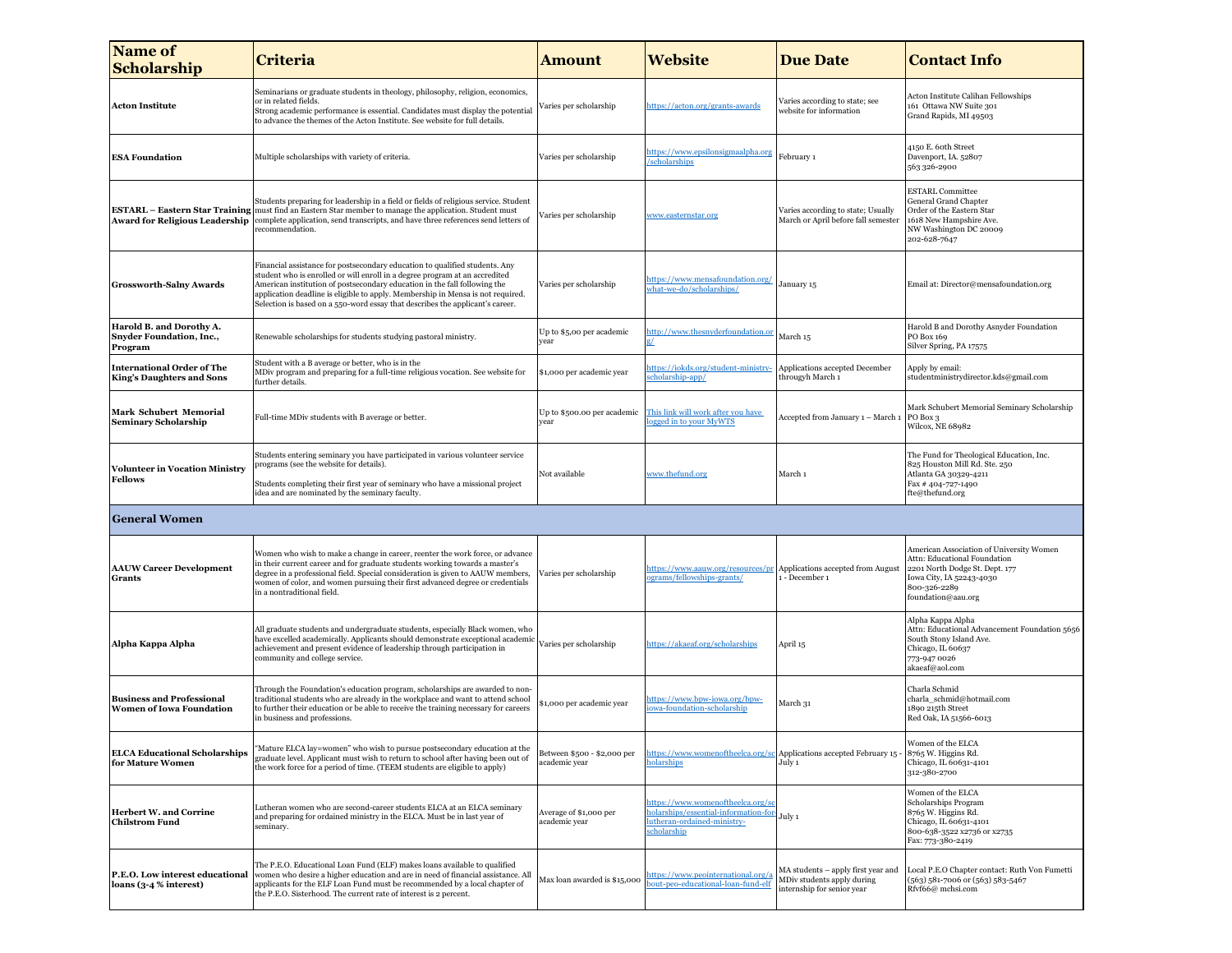| <b>Graduate Level Distance Learning</b>                       |                                                                                                                                                                                                                                                     |                                                                   |                                                                                                                                                                                                    |                                                |                                                                                                                                                                                  |  |
|---------------------------------------------------------------|-----------------------------------------------------------------------------------------------------------------------------------------------------------------------------------------------------------------------------------------------------|-------------------------------------------------------------------|----------------------------------------------------------------------------------------------------------------------------------------------------------------------------------------------------|------------------------------------------------|----------------------------------------------------------------------------------------------------------------------------------------------------------------------------------|--|
| <b>Education Portal.com</b><br>Scholarships                   | Given to a student pursuing a distance learning master's degree program.                                                                                                                                                                            | \$500 per academic year                                           | https://study.com/pages/Graduate<br>evel Distance Learning Degrees<br>Academic Award.html                                                                                                          | April 1                                        | See website                                                                                                                                                                      |  |
| <b>Military</b>                                               |                                                                                                                                                                                                                                                     |                                                                   |                                                                                                                                                                                                    |                                                |                                                                                                                                                                                  |  |
| Church, State, and Industry<br>Foundation                     | Military Chaplain Candidates and New Chaplains. See website for full details.                                                                                                                                                                       | Varies                                                            | https://chaplaincsif.org/                                                                                                                                                                          | January 10                                     | Church, State and Industry Foundation<br>P.O. Box 384<br>West Branch, IA, 52358-0384                                                                                             |  |
| Georgia                                                       |                                                                                                                                                                                                                                                     |                                                                   |                                                                                                                                                                                                    |                                                |                                                                                                                                                                                  |  |
| <b>Churches Home Foundation</b>                               | Primarily Georgia Residents with financial need and satisfactory academic<br>performance.                                                                                                                                                           | Varies                                                            | https://sbts-wordpress-<br>uploads.s3.amazonaws.com/sbts/up<br>loads/sites/2/2014/03/Churches-<br>Homes-Foundation-Scholarship.pdf                                                                 | Not specified                                  | Ms. Faye White<br>Churches Homes Foundation<br>c/o MARSH<br>3560 Lenox Road - Suite 2400<br>Atlanta, Georgia 30326                                                               |  |
| Iowa                                                          |                                                                                                                                                                                                                                                     |                                                                   |                                                                                                                                                                                                    |                                                |                                                                                                                                                                                  |  |
| <b>Adora S. Jones Ministerial</b><br><b>Trust Scholarship</b> | Student must be enrolled in seminary and a resident of Iowa to apply.                                                                                                                                                                               | \$500 - \$1,000 per academic<br>year                              | https://www.iaumc.org/newsdetail/<br>adora-s-jones-ministerial-trust-<br>scholarship-application-open-<br>2932745                                                                                  | November 15                                    | The Iowa Annual Conference of The United<br>Methodist Church<br>2301 Rittenhouse St<br>Des Moines, IA 50321                                                                      |  |
| Anna Husman Scholarship                                       | Preference given to persons from Jones County IA, but anyone may apply. Each<br>request for an application must be accompanied by a self-addressed, stamped,<br>letter size envelope.                                                               | Varies                                                            | www.waynezion.org                                                                                                                                                                                  | Request app. after January 1<br>Due by March 1 | Wayne Zion Lutheran Church<br>15531 County Rd. E-17<br>Monticello, IA 52310 319-465-4834<br>zionlutheran@n-connect.net                                                           |  |
| Elmer O. and Ida Preston<br><b>Educational Trust</b>          | All Seminary students (including interns) who are from Iowa (students who were<br>born in another state, but who have lived a year in Iowa and have registered to<br>vote in Iowa and possess Iowa Driver's License may also apply).                | Varies                                                            | This link will work after you have<br>logged in to your MyWTS, click the<br>link and go to Outside Scholarship<br>ist for Preston Application and<br><b>Preston Trust Scholarship</b><br>Agreement | June 1                                         | David J.W. Proctor's Office<br>Elmer O. and Ida Preston Education Trust<br>801 Grand Ave. Ste. 3700<br>Des Moines IA 50309-2727<br>515-246-5802<br>morgan.monica@bradshawlaw.com |  |
| <b>Robert D. Blue</b>                                         | Iowan attending educational institution in Iowa. Requires application, grade<br>transcripts, three letters of recommendation, 500-word essay (see application for Varies<br>details), and statement of expenses and awards from seminary.           |                                                                   | www.rdblue.org                                                                                                                                                                                     | May 10                                         | Robert D. Blue Michael L. Fitzgerald Treasure of<br>State<br>Attn: Robert D. Blue Scholarship<br><b>State Capitol Building</b><br>Des Moines, IA 50319                           |  |
| <b>W.B. Small Trust</b>                                       | MDiv students from Iowa seeking a degree at an Iowa seminary.                                                                                                                                                                                       | Three years of support if<br>student does not apply first<br>year | This link will work after you have<br>ogged in to your MyWTS, click the<br>ink and go to WB Small Trust under year<br><b>Outside Scholarship list</b>                                              | Spring for the following academic              | W.B. Small Trust<br>Deanna Brasch 319-231-2155<br>Kathy Young 319-230-0644<br>2709 Fairlane Ave.<br>Waterloo, IA 50702                                                           |  |
| <b>Walker Scholarship</b>                                     | Iowa native and resident planning to pursue a career in ministry. Selection is on<br>the basis of overall fitness for the profession and financial need. Selection is<br>made by the Trust Officer of the Bank upon recommendation of the seminary. | Varies                                                            | Contact:<br>mary-geraghty@uiowa.edu                                                                                                                                                                | Available Jan. 1 and due Feb. 15               | University of Iowa Department of Religious<br>Studies Walker Scholarship<br>314 Gilmore Hall<br>Iowa City, IA 52242<br>Phone: 319 335 2164<br>mary-geraghty@uiowa.edu            |  |
| <b>Western Illinois</b>                                       |                                                                                                                                                                                                                                                     |                                                                   |                                                                                                                                                                                                    |                                                |                                                                                                                                                                                  |  |
| Edward Arthur Mellinger<br><b>Educational Fund</b>            | Students from western Illinois. Must reside in Fulton Henderson, Knox,<br>McDonough, Mercer, or Warren counties.                                                                                                                                    | Loan: Maximum of \$2,500<br>per year up to four years             | www.mellinger.org                                                                                                                                                                                  | Applications accepted Feb. 1 - May             | <b>Mellinger Building</b><br>Edward Arthur Mellinger Educational<br>Foundation, Inc.<br>PO Box 770 Mommouth IL 61462                                                             |  |
| <b>Kansas</b>                                                 |                                                                                                                                                                                                                                                     |                                                                   |                                                                                                                                                                                                    |                                                |                                                                                                                                                                                  |  |
| <b>The Shute Memorial</b><br>Scholarship                      | Students from Kansas attending an ELCA seminary.                                                                                                                                                                                                    | \$750 plus per academic year;<br>renewable                        | Contact alcassaria@hometeleco.net                                                                                                                                                                  | Varies                                         | Assaria Lutheran Church<br>Attn: Shute Memorial Scholarship Fund<br>PO Box 147 Assaria KS 67416<br>alcassaria@hometeleco.net                                                     |  |
| <b>Southeast Michigan Synod</b>                               |                                                                                                                                                                                                                                                     |                                                                   |                                                                                                                                                                                                    |                                                |                                                                                                                                                                                  |  |
| <b>Bantly Charitable Trust</b>                                | Scholarship awards to residents of Duluth, Georgia, individuals must give<br>reasons as to why their work is important and funding need description;<br>preference given for religious study.                                                       | Varies                                                            | https://fconline.foundationcenter.or<br>g/fdo-grantmaker-<br>profile/?key=BANT003#contact                                                                                                          | Not specified                                  | <b>Bantly Charitable Trust</b><br>1578 Crestline Dr<br>Atlanta GA 30345                                                                                                          |  |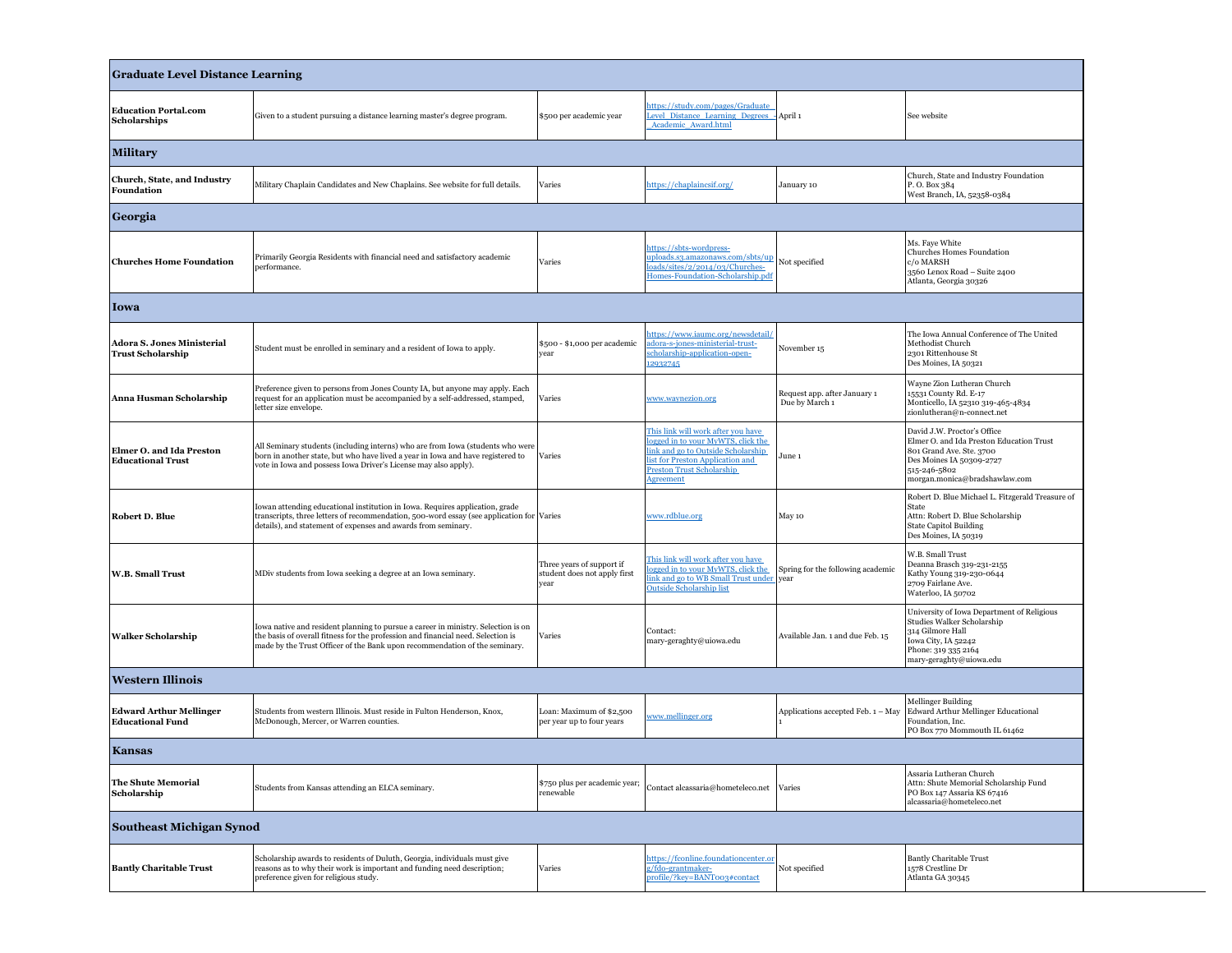| Cana Lutheran Church<br><b>Endowment Ministry Team</b><br>Scholarship   | Must be in candidacy through the Southeast Michigan Synod. Any student from<br>this synod is encouraged to inquire each year of seminary education.                                                                                                                                                                                                                                                                                                                                                                                                                                                                                                           | Varies                               | See contact information                                                                                             | September 30                                                                                                              | Lyn Dunkerley<br>248-398-7618 or 248-935-2843<br>Scholarship Chairperson<br><b>Endowment Ministry Team</b><br>Cana Lutheran Church<br>2119 Catalpa<br>Berkley, MI 48072  |
|-------------------------------------------------------------------------|---------------------------------------------------------------------------------------------------------------------------------------------------------------------------------------------------------------------------------------------------------------------------------------------------------------------------------------------------------------------------------------------------------------------------------------------------------------------------------------------------------------------------------------------------------------------------------------------------------------------------------------------------------------|--------------------------------------|---------------------------------------------------------------------------------------------------------------------|---------------------------------------------------------------------------------------------------------------------------|--------------------------------------------------------------------------------------------------------------------------------------------------------------------------|
| Nebraska                                                                |                                                                                                                                                                                                                                                                                                                                                                                                                                                                                                                                                                                                                                                               |                                      |                                                                                                                     |                                                                                                                           |                                                                                                                                                                          |
| The Alvin & Edel Petersen<br>Scholarship Fund                           | Full-time students of ELCA seminaries who were active participants in the<br>ministry of the Lutheran Student Center at the University of Nebraska - Lincoln. Varies<br>Must have above average GPA. MDiv and MA students may apply.                                                                                                                                                                                                                                                                                                                                                                                                                          |                                      | See contact information                                                                                             | Letters of application due December<br>31. Recipients will be<br>notified of their selection by February<br>15 each year. | The Alvin & Edel Petersen Scholarship Fund<br>Lutheran Student Center<br>535 North Sixteenth St<br>Lincoln NE 68508                                                      |
| <b>North Carolina</b>                                                   |                                                                                                                                                                                                                                                                                                                                                                                                                                                                                                                                                                                                                                                               |                                      |                                                                                                                     |                                                                                                                           |                                                                                                                                                                          |
| Mary Ona Wolf                                                           | Students from North Carolina Synod studying to be in the ministry. Must<br>demonstrate need and dedication.                                                                                                                                                                                                                                                                                                                                                                                                                                                                                                                                                   | Varies                               | http://www.nclutheran.org/                                                                                          | Nominations due by mid-<br>September                                                                                      | Contact the North Carolina Synod Office                                                                                                                                  |
| Ohio                                                                    |                                                                                                                                                                                                                                                                                                                                                                                                                                                                                                                                                                                                                                                               |                                      |                                                                                                                     |                                                                                                                           |                                                                                                                                                                          |
| Roy & Kathryn Hickes Fund of<br>the Springfield Foundation              | Students from the Southern Ohio Synod with preference given to members of<br>Trinity Lutheran Church, Springfield, OH.                                                                                                                                                                                                                                                                                                                                                                                                                                                                                                                                        | \$500 - \$2,000 per academic<br>year | www.springfieldfoundation.org                                                                                       | January 1                                                                                                                 | Joan Elder Program Officer<br>Springfield Foundation<br>4 West Main Street, Suite 825<br>Springfield, OH 45502-1323                                                      |
| <b>South Dakota</b>                                                     |                                                                                                                                                                                                                                                                                                                                                                                                                                                                                                                                                                                                                                                               |                                      |                                                                                                                     |                                                                                                                           |                                                                                                                                                                          |
| <b>Augustana College Newell</b><br><b>Odson Seminary Scholarship</b>    | Augustana College, Sioux Falls SD graduates in first year at ELCA seminary.                                                                                                                                                                                                                                                                                                                                                                                                                                                                                                                                                                                   | Up to \$1,700 for academic<br>year   | See contact information                                                                                             | August 31                                                                                                                 | Office of Financial Aid<br>Augustana College<br>29th Street and Summit Ave.<br>Sioux Falls SD 57197<br>605.274.5216                                                      |
| <b>Engen Trust Scholarship</b><br>Criteria                              | Students from South Dakota who are members of an ELCA congregation seeking Varies<br>ordination.                                                                                                                                                                                                                                                                                                                                                                                                                                                                                                                                                              |                                      | https://www.westwood.church/four<br>dation-supporting-the-mission                                                   | September 30                                                                                                              | Westwood Scholarships<br>c/o Director of Administration<br>9001 Cedar Lake Road<br>St. Louis Park, MN 55426                                                              |
| First Lutheran Church,<br><b>Brookings, SD Seminary</b><br>Scholarship  | Students from all synods of the ELCA are eligible to apply, but preference will be<br>based on the following: 1) Member of ELCA seeking a Masters Degree to serve a<br>ministry of the ELCA 2) Preference will be given to applicants by<br>geographic/congregational identity as follows: Member of<br>a. First Lutheran Church in Brookings, SD<br>b. Ascension Lutheran Church in Brookings, SD<br>c. Medary Conference of the South Dakota Synod<br>d. South Dakota Synod e. ELCA at large<br>NOTE: If there is a student (or students) at level a, the scholarship will be<br>granted fully at that level. If not, then level b will be used, and so on. | Varies                               | http://www.sdsynod.org/                                                                                             | July 31                                                                                                                   | South Dakota Synod<br>http://www.sdsynod.org/                                                                                                                            |
| <b>Texas</b>                                                            |                                                                                                                                                                                                                                                                                                                                                                                                                                                                                                                                                                                                                                                               |                                      |                                                                                                                     |                                                                                                                           |                                                                                                                                                                          |
| <b>Julie Ann Jones Memorial</b><br><b>Theological Scholarship Trust</b> | Theological students with preference given to applicants from Washington<br>County Texas and surrounding counties.                                                                                                                                                                                                                                                                                                                                                                                                                                                                                                                                            | Up to \$500 per academic year        | https://www.smu.edu/Perkins/Adm<br>ssion/Affording-<br>Seminary/outside/FinancialResoure<br>s/julieannjonesmemorial | January 31                                                                                                                | Sally M. Jones<br>PO Box 382<br>205 N. Market St<br>Brenham TX 77833<br>409-836-4679                                                                                     |
| Mary E. Bivins Foundation                                               | Residents of the northern most 26 counties in the Texas panhandle. Applicants<br>snould submit a letter of request including their background, religious<br>preference, reason for application, and future plans.                                                                                                                                                                                                                                                                                                                                                                                                                                             | Up to \$3,500 per semester           | https://www.bivinsfoundation.org/s<br>cholarship/scholarship-program/                                               | Second Friday in February                                                                                                 | Jessica Tudyk, Program Officer<br>Mary E. Bivins Foundation<br>jessica@bivinsfoundation.org   806.379.9400<br>bivinsfoundaton.org<br>P.O. Box 1727<br>Amarillo, TX 79105 |
| <b>Wisconsin</b>                                                        |                                                                                                                                                                                                                                                                                                                                                                                                                                                                                                                                                                                                                                                               |                                      |                                                                                                                     |                                                                                                                           |                                                                                                                                                                          |
| <b>Cephas Johnson Seminary</b><br>Scholarship                           | Students attending a seminary in the ELCA. Must be a resident of Dane County<br>WI and a member of an ELCA congregation in Dane County when enrolling in<br>seminary.                                                                                                                                                                                                                                                                                                                                                                                                                                                                                         | Varies                               | https://www.bethel-<br>madison.org/give/scholarships/                                                               | April 15                                                                                                                  | Bethel Lutheran Church<br>312 Wisconsin Ave.<br>Madison WI 53703<br>Alice Mowbray at 608 257-3577 x 222 or email at:<br>alicem@bethel-madison.org                        |
| <b>Other</b>                                                            |                                                                                                                                                                                                                                                                                                                                                                                                                                                                                                                                                                                                                                                               |                                      |                                                                                                                     |                                                                                                                           |                                                                                                                                                                          |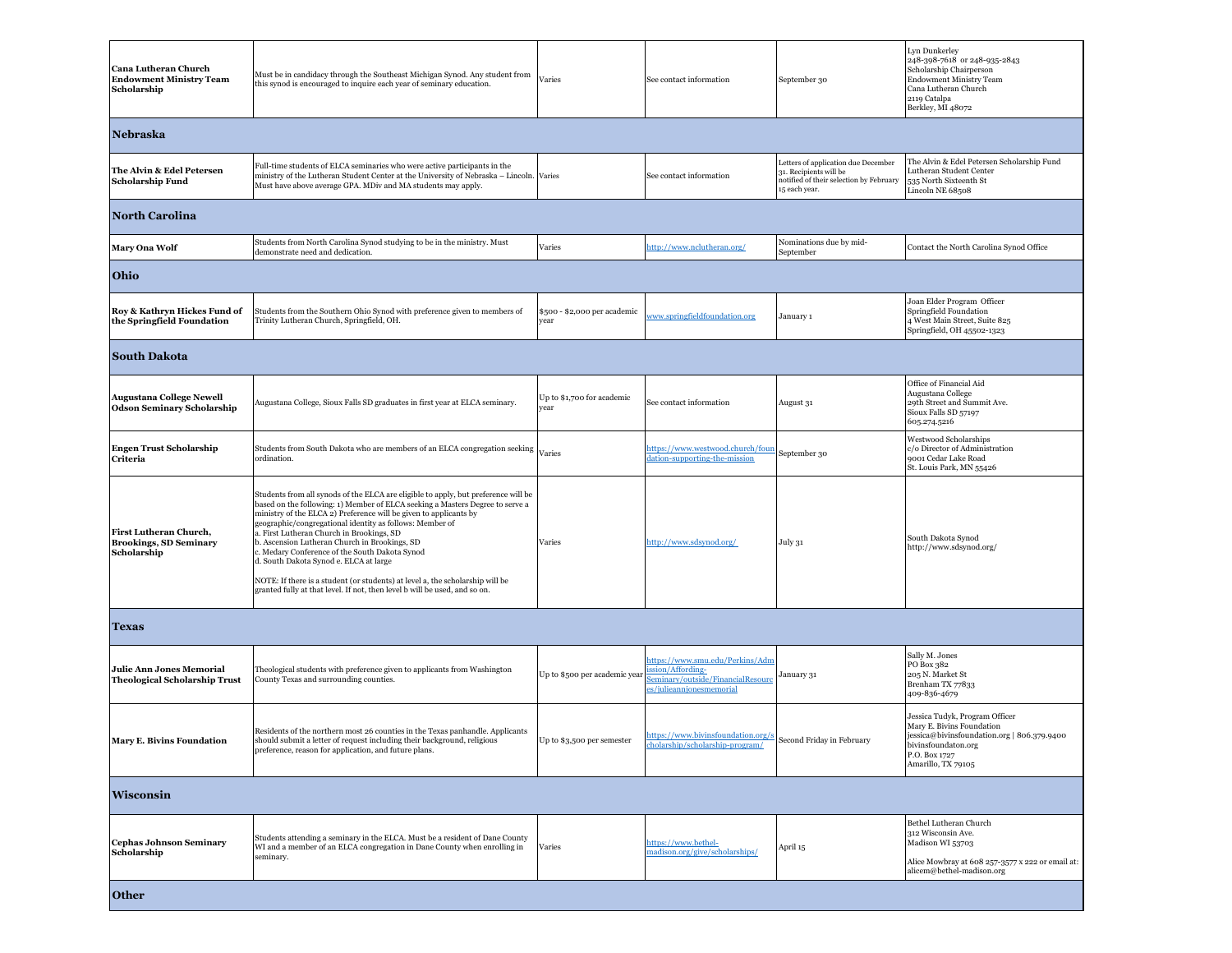| <b>Abbreviation Finder</b><br>Scholarship                                         | A high school senior, undergraduate, or graduate student who has demonstrated<br>outstanding achievement, participation and leadership in school activities and<br>work experience.                                                                                                                                                                                                                                                                                                                     | \$7,500 per academic year                                                 | https://www.abbreviationfinder.org<br>the-scholarships/                                              | July 1                                                                                                                                                                                                                                                                                                 | See website                                                                                                                              |
|-----------------------------------------------------------------------------------|---------------------------------------------------------------------------------------------------------------------------------------------------------------------------------------------------------------------------------------------------------------------------------------------------------------------------------------------------------------------------------------------------------------------------------------------------------------------------------------------------------|---------------------------------------------------------------------------|------------------------------------------------------------------------------------------------------|--------------------------------------------------------------------------------------------------------------------------------------------------------------------------------------------------------------------------------------------------------------------------------------------------------|------------------------------------------------------------------------------------------------------------------------------------------|
| Adrian Rubin Foundation<br>Scholarship                                            | High school students graduating that have been accepted into a college,<br>university, trade school, or design school. Students currently enrolled in a<br>college, university, trade school, or design school.                                                                                                                                                                                                                                                                                         | \$1,000 per academic year                                                 | http://adrianrubinfoundation.com/                                                                    | May 31                                                                                                                                                                                                                                                                                                 | See website                                                                                                                              |
| Ashoori Law Good Deeds<br>Scholarship                                             | Please write an essay of between 750 to 1,000 words introducing yourself,<br>explaining your act of kindness, the impact it has had, and how it has shaped<br>VOIL.                                                                                                                                                                                                                                                                                                                                     | \$1,000 per academic year                                                 | https://www.ashoorilaw.com/schola<br>ship/                                                           | December 1                                                                                                                                                                                                                                                                                             | See website                                                                                                                              |
| <b>Berger and Green Heart Disease</b><br>Scholarship                              | Student has been diagnosed with heart disease or a congenital heart defect;<br>enrolled in or have been accepted to an accredited college or university in the<br>U.S.; carry at least a 3.0 GPA; write 500 – 1,000-word essay (see link for more<br>detail).                                                                                                                                                                                                                                           | \$1,000 per academic year                                                 | nttps://www.bergerandgreen.com/2<br>019-heart-disease-scholarship/                                   | June 15                                                                                                                                                                                                                                                                                                | See website                                                                                                                              |
| <b>Blake Rubin Scholarship</b>                                                    | Current high school seniors that have been accepted into a university or college<br>Current university or college students (including undergraduate, graduate and<br>postgraduate students) who aren't in their final year of study.                                                                                                                                                                                                                                                                    | \$1,000 per academic year                                                 | http://blakerubinscholarship.com/                                                                    | January 31                                                                                                                                                                                                                                                                                             | See website                                                                                                                              |
| <b>Chalik &amp; Chalik Cancer</b><br>Survivors Scholarship                        | Recognizes a deserving student who survived cancer and demonstrates a<br>commitment to helping others.                                                                                                                                                                                                                                                                                                                                                                                                  | \$1,000 per academic year                                                 | https://www.chaliklaw.com/cancer-<br>survivors-scholarship/                                          | June 30                                                                                                                                                                                                                                                                                                | See website                                                                                                                              |
| <b>Church Mutual Insurance</b><br><b>Company Foundation (CM</b><br><b>CARES</b> ) | Enrolled in a full-time advanced-degree religious studies program and<br>committed to entering the practice of full-time ministry. Student has<br>demonstrated personal impact through education, work experience, and<br>volunteerism.                                                                                                                                                                                                                                                                 | \$5,000 per academic year                                                 | www.Churchmutual.com/cmcares-<br>scholars                                                            | April 8                                                                                                                                                                                                                                                                                                | See website                                                                                                                              |
| <b>Citizens Bank</b>                                                              | open to high school seniors, undergrad and graduate students as well as parents<br>or sponsors of high school, undergrad or graduate students. Students must plan<br>on attending college, or be currently enrolled at least half-time in an eligible,<br>accredited undergrad/grad post-secondary institution. Apply to win the<br>scholarship by filling out and submitting the form.                                                                                                                 | From \$2,500 up to \$15,000                                               | https://www.citizensbank.com/stu<br>$ent-$<br>ending/scholarship.aspx?ctzMode<br>CFG-EDU SAL ISA CTZ | 1 entry per person per month. You<br>are not required to enter each<br>month as for any month you are not<br>selected as a winner, your entry will<br>continue to roll into subsequent<br>monthly drawings, as well as the<br>Annual Grand Prize drawing of<br>\$15,000 to be awarded in July<br>2022. | See website                                                                                                                              |
| <b>Cleven Seminary Scholarship</b>                                                | Full-time MDiv. St. Olaf grad enrolled at an ELCA Seminary.                                                                                                                                                                                                                                                                                                                                                                                                                                             | Varies                                                                    | See contact information                                                                              | May 1                                                                                                                                                                                                                                                                                                  | St. Olaf College<br>Office of Vice President for Mission<br>1520 St. Olaf Ave.<br>Northfield, MN 55057<br>507-786-3000                   |
| <b>Community Superhero</b><br>Scholarship                                         | Students who are doing some good for their community and improving the lives<br>of others.<br>∙go GPA<br>Ehrolled in or accepted to an accredited college or university<br>·Demonstrable history of community service and volunteerism<br>·Submit an essay on the topic<br>·Submit an unofficial transcript<br>· Agree to the scholarship terms and conditions.                                                                                                                                         | \$1,500 per academic year                                                 | https://dmillerlaw.com/community-<br>superhero-scholarship/                                          | June 15                                                                                                                                                                                                                                                                                                | See website                                                                                                                              |
| Cordisco & Saile Leukemia<br>Scholarship                                          | ∙glo GPA<br>Currently enrolled in or accepted to an accredited college or university;<br>·Shrvivor of leukemia or has an immediate family member affected by leukemia;<br>Complete and submit essay and scholarship application;<br>·Submit unofficial transcript; and<br><b>*Agree</b> to terms and conditions.                                                                                                                                                                                        | \$1,500 per academic year                                                 | https://www.roguecc.edu/financiala<br>id/scholarships/newdetail.asp?schI<br>D=3366&injOrderBy=deadAZ | June 30                                                                                                                                                                                                                                                                                                | See website                                                                                                                              |
| <b>Coupons Plus Deals</b>                                                         | Write an essay about how you can save money in your daily life. You should<br>focus on saving tips.                                                                                                                                                                                                                                                                                                                                                                                                     | \$3,000 per academic year                                                 | https://www.couponsplusdeals.com<br>scholarship                                                      | December 31                                                                                                                                                                                                                                                                                            | See website                                                                                                                              |
| <b>Course Hero Inc.</b>                                                           | Must have a 3.0 GPA or higher; Must attend a university or plan to attend a<br>university (a four-year or a two year college); Must be a US Citizen; Must be at<br>least 16 years old; Must submit an essay (500 words or less) - Essay Question<br>located in Contact Link.                                                                                                                                                                                                                            | Merit Based Scholarship (1<br>Recipient every 6 months)<br>Up to \$10,000 | https://www.coursehero.com/schol<br>arships/                                                         | October 31                                                                                                                                                                                                                                                                                             | See website                                                                                                                              |
| <b>Glesne Scholarship</b>                                                         | Full-time M.Div. St. Olaf grad intending to become an ordained minister.                                                                                                                                                                                                                                                                                                                                                                                                                                | Varies                                                                    | See contact information                                                                              | April 15                                                                                                                                                                                                                                                                                               | St. Olaf College, Office of Church Relations 1520<br>St. Olaf Ave.<br>Northfield, MN 55057<br>507-646-3472<br>churchrelations@stolaf.edu |
| Insignia SEO Scholarship                                                          | Eligible students will write an essay of 500 words or more about a creative piece<br>of work (art, design, ad, content, and more) that has influenced their perspective<br>on life. There should be supporting content that supports the influence that the<br>piece of art, design, etc. has had on their life. We're open to creativity and outside<br>the box topics, which is why we leave this topic so open-ended. Enrollment or<br>Enrolling at an Accredited Institute, College and University. | \$1,000 per academic year                                                 | https://insigniaseo.com/college-<br>scholarship/                                                     | August 21                                                                                                                                                                                                                                                                                              | See website                                                                                                                              |
| <b>Los Angeles DUI Attorney</b><br><b>Diabetes Scholarship</b>                    | Student diagnosed with diabetes and a good academic record                                                                                                                                                                                                                                                                                                                                                                                                                                              | Up to \$1,000 per academic<br>vear                                        | nttps://www.losangelesduiattorney.<br>com/los-angeles-dui-attorney-<br>diabetes-scholarship/         | December 15                                                                                                                                                                                                                                                                                            | See website                                                                                                                              |
| <b>Newsome Melton Student</b><br>Leadership Scholarship                           | History of leadership at school or in the community.                                                                                                                                                                                                                                                                                                                                                                                                                                                    | Up to \$1,500 per academic<br>vear                                        | https://www.newsomelaw.com/stud<br>ent-leadership-scholarship/                                       | December 15                                                                                                                                                                                                                                                                                            | See website                                                                                                                              |